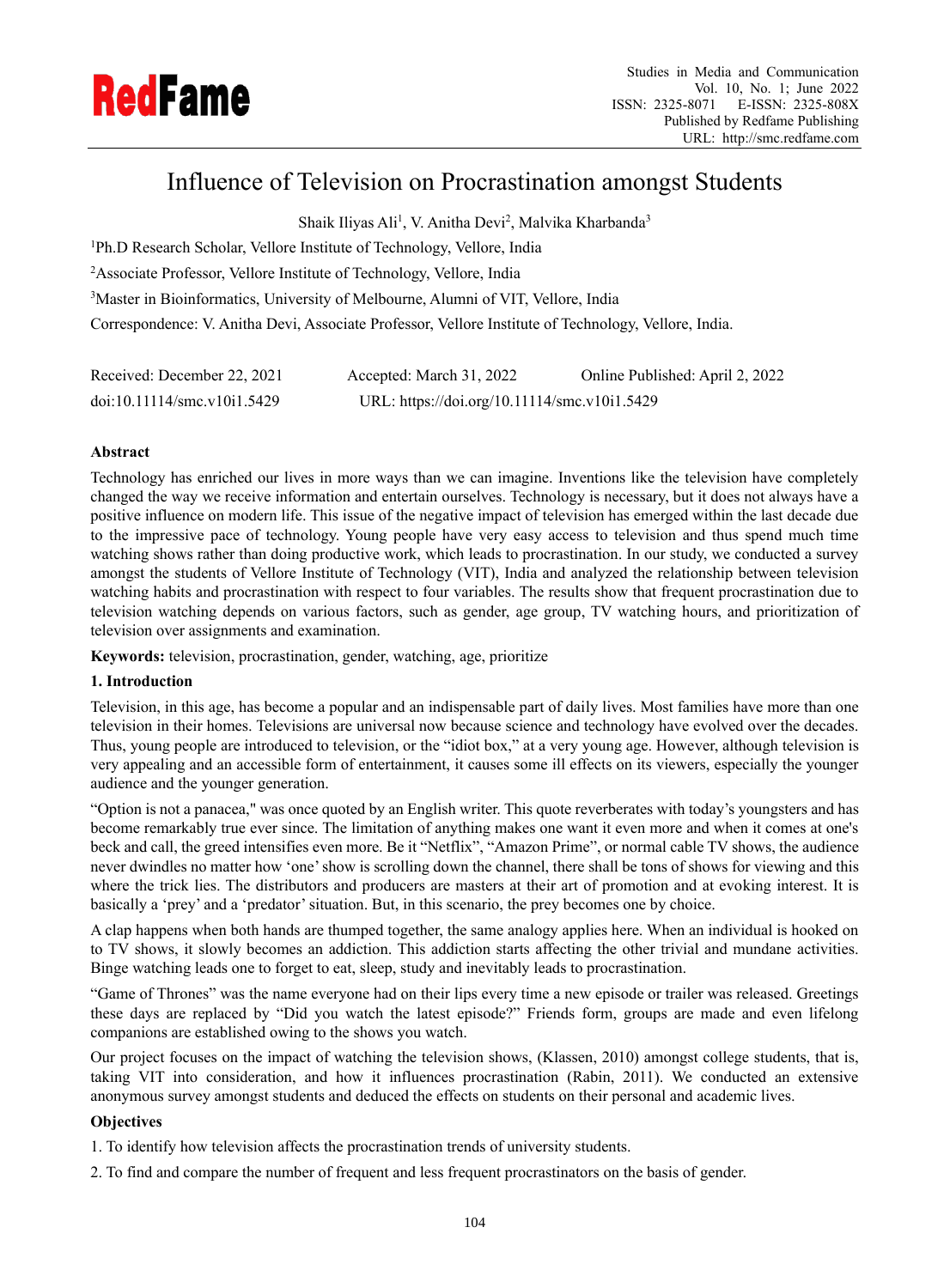3. To find and compare the number of frequent and less frequent procrastinators on the basis of age group.

4. To find and compare the study habits of frequent and less frequent procrastinators on the basis of television watching trends.

## **Hypotheses**

1. Gender does not make any difference on procrastination due to TV watching.

2. Age does not make any difference on procrastination due to TV watching.

3. There will be a significant difference between the study priorities of students who procrastinate frequently and those who procrastinate less frequently on the basis of television watching trends.

### **2. Literature Review**

The intensity and the level of advertising these days during T.V shows have grown in leaps and bounds. Be it from quotes, to tees and even hoardings, the level of creativity has reached its pinnacle and so has the mindset of subscribers. The generation of today leaves no stone unturned to keep up with their compatriots regarding the entertainment world. Soaps form the bulk of today's recreation where outdoor activities have been replaced by indoor hours of juggernaut binge watching.

College students contain an amazing business sector power and it is essential for advertisers to distinguish the different methods in which this developing audience gets data. In one of the reports, it was indicated that those in the age group 18-24 years are more probable to buy an item impulsively, (Lamb, Hair and McDaniel, 2006), it is important that marketers reach this group prior to the purchasing encounter. At least one brand expert believes that 21-year-olds are in a period of transition and not yet prepared to make solid brand connections. Along these lines, the capacity to reach and impact this market is vital to streamline their promoting methodology.

"Television viewing moderates the effect of self-control on nighttime procrastination" (Exelmans, 2021). According to the research, people with a stronger watching habit, more TV commitment, and a preference for late viewing reported more procrastination in TV watching. Procrastination in TV viewing was connected to poor sleep quality, sleep delay, sleep efficiency, and daytime dysfunction. There are several distractions available, such as smartphones, laptops, television, and engaging in diversions may cause the planned sleep hour to be missed (Magalhães, Paula,2020). The author highlights the link between behavioral and decisional procrastination assessment, as well as the discipline's ability to expand beyond academic procrastination study into other domains (Mann,2016). It then moves on to areas where procrastination is a major problem, such as sickness and health, cross-cultural differences in procrastination. The teacher can provide activities like reading favorite books, stories and novels, to reduce the impact of procrastination (Puspitasari, Ratih Dewi, 2018).

From cellphones to computers and television, the access to different distractions is unlimited, and the enrolment in distractions may cause the postponement of the desired hour to sleep. The author discusses the relationship between measurement of behavioral and decisional procrastination, the domain specificity or domain generality of procrastination. It also looks at the need for the field to move beyond studies of academic procrastination into other domains such as illness and health where procrastination is a major problem, and then ends with a comment on cross-cultural differences in procrastination and a summary conclusion about the field.

Along with television viewing, college students' internet utilization is fundamentally expanding. "This is important to networks to consider because those patterns can play into effect for viewing television programs after their initial showing", (Damratoski, Field, Mizell & Budden, 2011). The results of a study conducted in 2007 reported that a college student in a week, on an average, spends ~10 hours on the Internet, (Budden, Anthony, Budden & Jones, 2007). With the capacity of buyers to see TV on the Internet just as through advanced video recording gadgets, a requirement for merged ratings of these venues existed outside of cable television.

"A sample of 500 students was drawn randomly from various Government secondary and higher secondary schools of District Srinagar (J&K) (Verma, Larson, 2002). Heavy and low TV viewers were identified". The end results concluded that there is a significant difference between the mean scores of heavy and low TV viewers on study habits.

Adolescents' rates of viewing were associated with mothers' rates of viewing, with rates for both higher when mothers were unemployed. Teenagers' TV rates were likewise corresponded with fathers' rates and with fathers' kind of employment (Verma & Larson, 2002). "During TV viewing, adolescents reported lower than average challenge, worry, and paying attention, and higher than average choice, calm, and relaxation." The discoveries demonstrate that the TV survey of middle-class Indian youth is ordinarily a casual remedy to the worries of the day that they share with their families.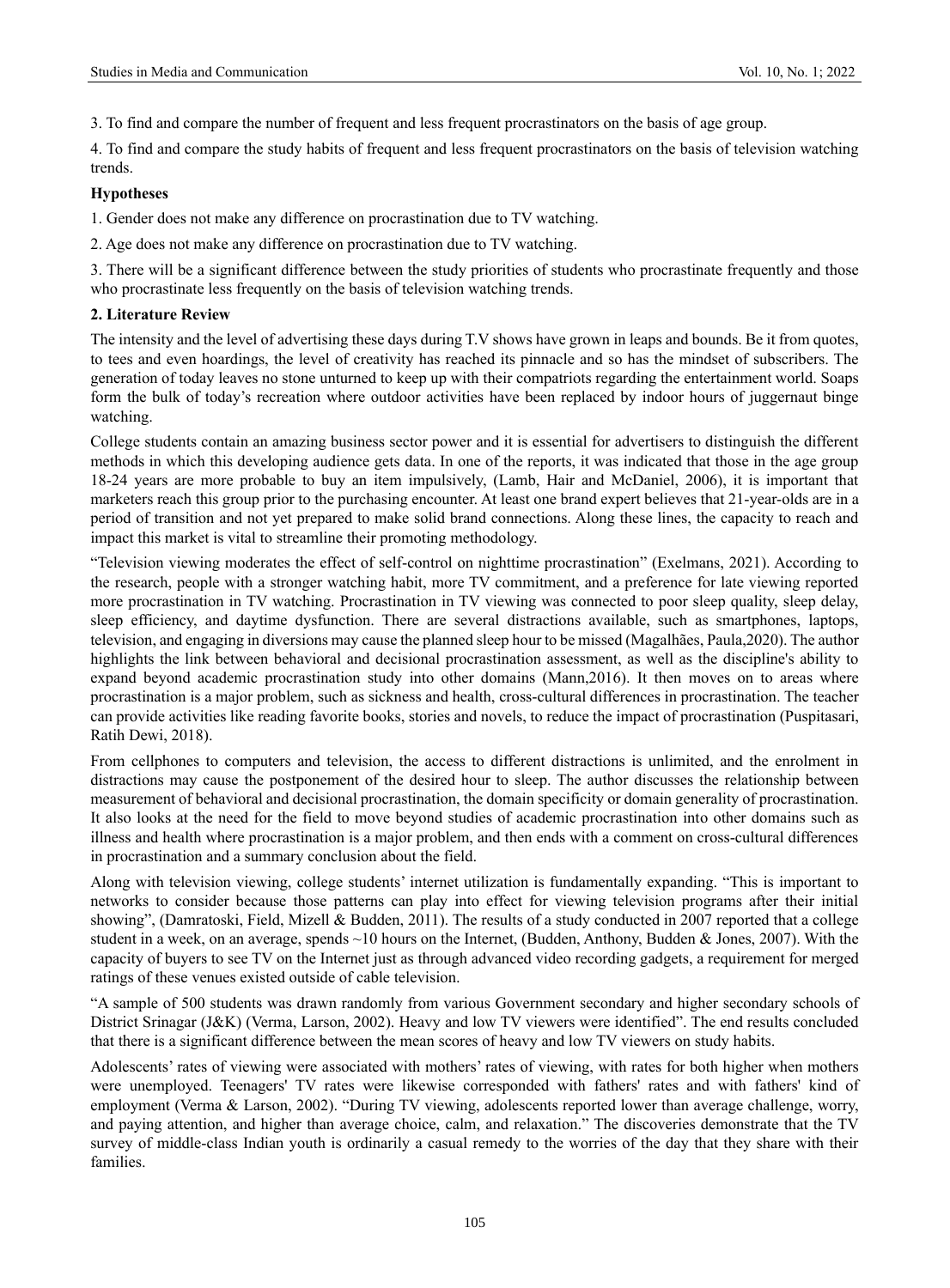## **3. Method**

Taking college students as a convenience sample, at Vellore Institute of Technology (VIT), a deemed to be university in southern India, several hypotheses were made in accordance with the viewership and effects of television shows. A questionnaire was prepared, keeping the objectives in consideration.

The questionnaire was circulated amongst approximately 200 Bachelors of Technology students studying at VIT through email and text messages, wherein a link of the questionnaire was provided. The link directed the students to the questionnaire which had been made under Google Documents. The contact information was obtained through the university email database. The participation was anonymous and voluntary.

At last, 151 usable questionnaires were acquired. As may be normal, most of respondents were approximately in the range of 18 and 21 years old. A vast share of the respondents answered to having CGPAs commonly were in the 8.0 to 8.99 territory. The male population included 55% of the respondents while females involved 45%. For analysis, we have considered "Frequent procrastination due to television watching" as a constant and the variables are gender, age group, television watching hours and "Prioritising television over assignments."

The tools for analysis are the simple statistical graphs using the Microsoft Office Excel software.

#### **4. Results and Discussion**

The findings for the relationship between gender and procrastination (Fig.1.) reveal that 26% of the female population and 44% of the male population agree or strongly agree on procrastinating frequently due to excessive watching of television shows. Apart from this peak in the trend line, the trend for males and females is approximately the same. This agrees with our hypotheses.



Figure 1. Gender vs frequent procrastination due to TV

While taking age group into consideration (Fig.2.), 55% of the respondents in the age group of 15-18 and 41% of those in the age group of 18-20 disagree or strongly disagree on frequent procrastination due to excessive television watching, thereby coming to the conclusion that the majority of the students between the age of15-20 disagree on frequent procrastination due to excessive television watching. The same goes for those in the age group 20-25.

On comparison of procrastination due to television and amount of time spent watching television (Fig.3.), our survey shows that out of 105 respondents that spend 0-2 hours of watching television, more than half (that is, 56) disagree or strongly disagree on procrastinating frequently. Considering the 32 respondents that spend 2-4 hours watching television, 53% agree or agree strongly on procrastinating. Taking into account the 9 respondents who watch 4-6 hours of television, the proportion of those who agree or strongly agree and those who are neutral are equal (that is, 44.5%), while the remaining only disagree.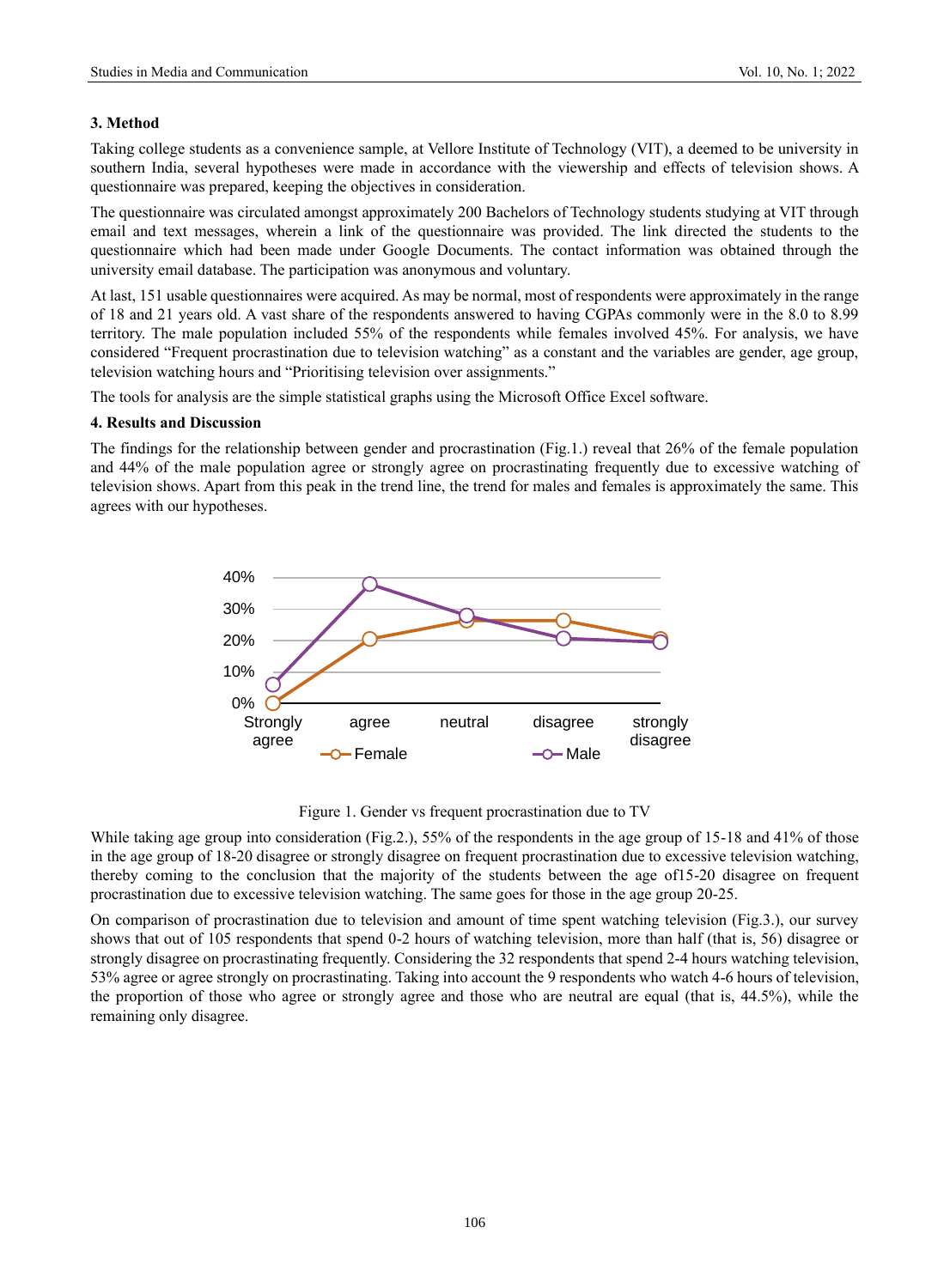

Figure 2. Age vs frequent procrastination due to TV



Figure 3. TV watching hours vs frequent procrastination due to TV

But, of those 4 who do watch TV for more than 6 hours, 50% disagree on procrastination, while 25% are neutral and 25% strongly agree. Thus, we can say that those whose television watching hours are in the mid-range, that is, 2-4 and 4-6 hours a day, tend to procrastinate during examinations.

Statistics reveal that (Fig.4.), 67% of those who strongly agree on procrastination due to TV watching, strongly agree on prioritizing TV over assignments. Hence, the majority of those who procrastinate frequently, prefer watching TV over completing their assignments. 67% of those who strongly disagree on procrastinating frequently, also strongly disagree on prioritizing TV over assignments. We can also see that almost half of the population use TV shows as an antidepressant or stress reliever. Almost all of the population agrees to not miss classes for the sake of television shows, while there was a mixed response to the thought that TV shows can inspire better academic performance.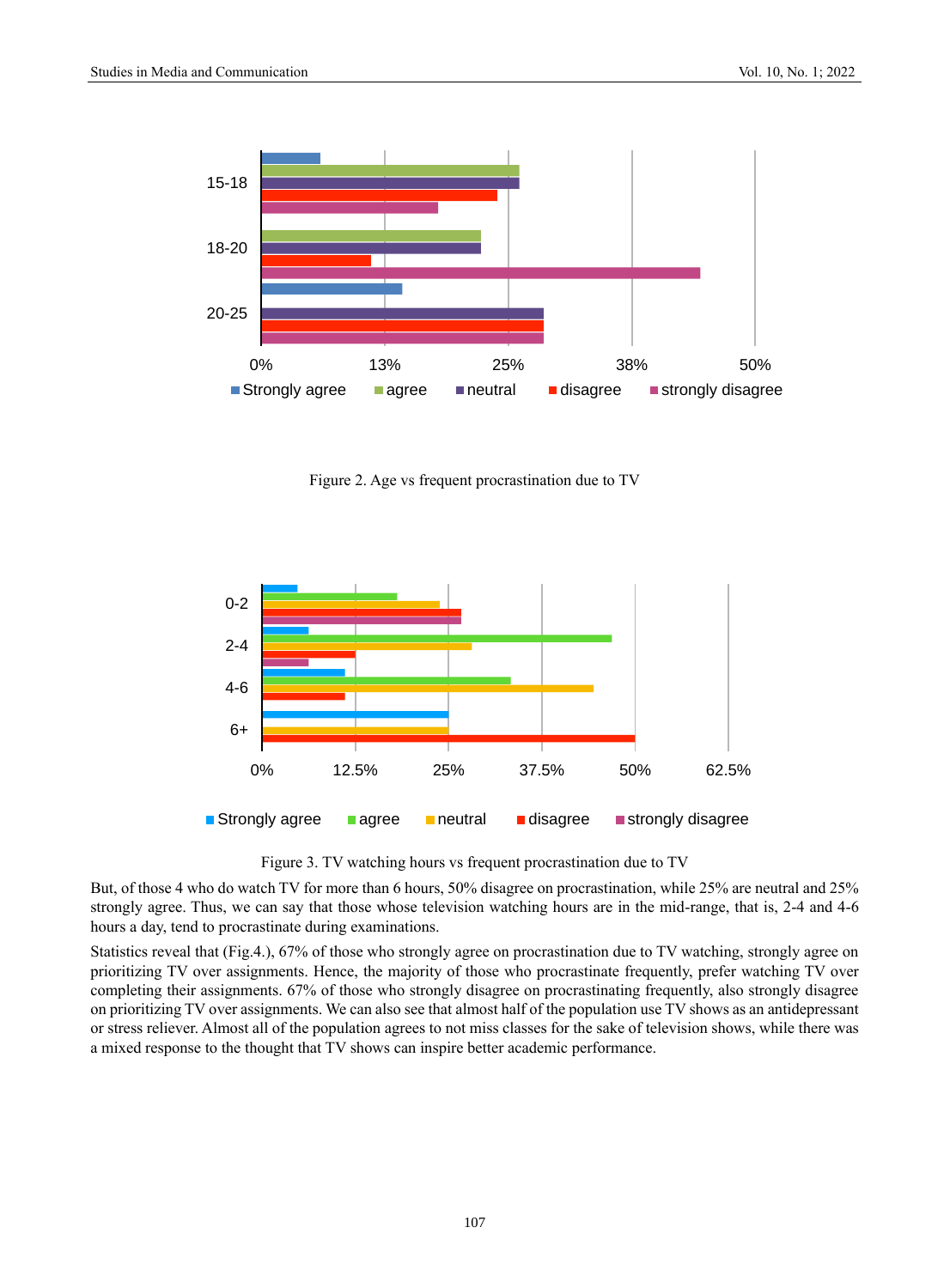

Figure 4. Prioritizing TV over assignments vs frequent procrastination due to TV

## **5. ANOVA Test for Hypotheses**

The data that we have used has responses in the Likert scale for the constant, that is, frequent procrastination, and discrete responses for the variables, that is, gender, age, TV watching hours, and priority between TV and assignments. Since the Likert scale (Boone, 2012), is an ordinal type of data, we cannot determine the distance between the points and so we gave numerical equivalent score to each of the elements, where strongly disagree=1, Disagree = 2, Neutral = 3, Agree = 4, and strongly agree=5. The two-way ANOVA test was then done, using the RStudio software (Cuevas, 2013 & Faraway, 2002) to assess simultaneously if there is a difference between the average scores of people of different gender, sex, TV watching hours and priorities.

| <b>Variables</b> | <b>Sum Square</b> | <b>Mean Square</b> | <b>F</b> value | P value   |
|------------------|-------------------|--------------------|----------------|-----------|
| Gender           | 0.926             | 0.9259             | 0.9536         | 0.3305    |
| Age              | 3.703             | 1.8516             | 1.9071         | 0.1524    |
| Hours            | 24.854            | 8.2848             | 8.5329         | 3.058E-05 |
| Priority         | 52.891            | 13.2227            | 13.6186        | 2.150E-09 |

Table 1. P values of Procrastination against variables using two-way ANOVA-1

The two-way ANOVA test output shows no significant difference in the average scores of the gender and age, with P values >0.05 for both (Hung, 1997). Hence, we can accept the null hypotheses that Males and Females have the same tendency to procrastinate at the 5% level and all age groups have the same tendency to procrastinate at 5% level.



Fig.5. Box plot of Gender against Score\*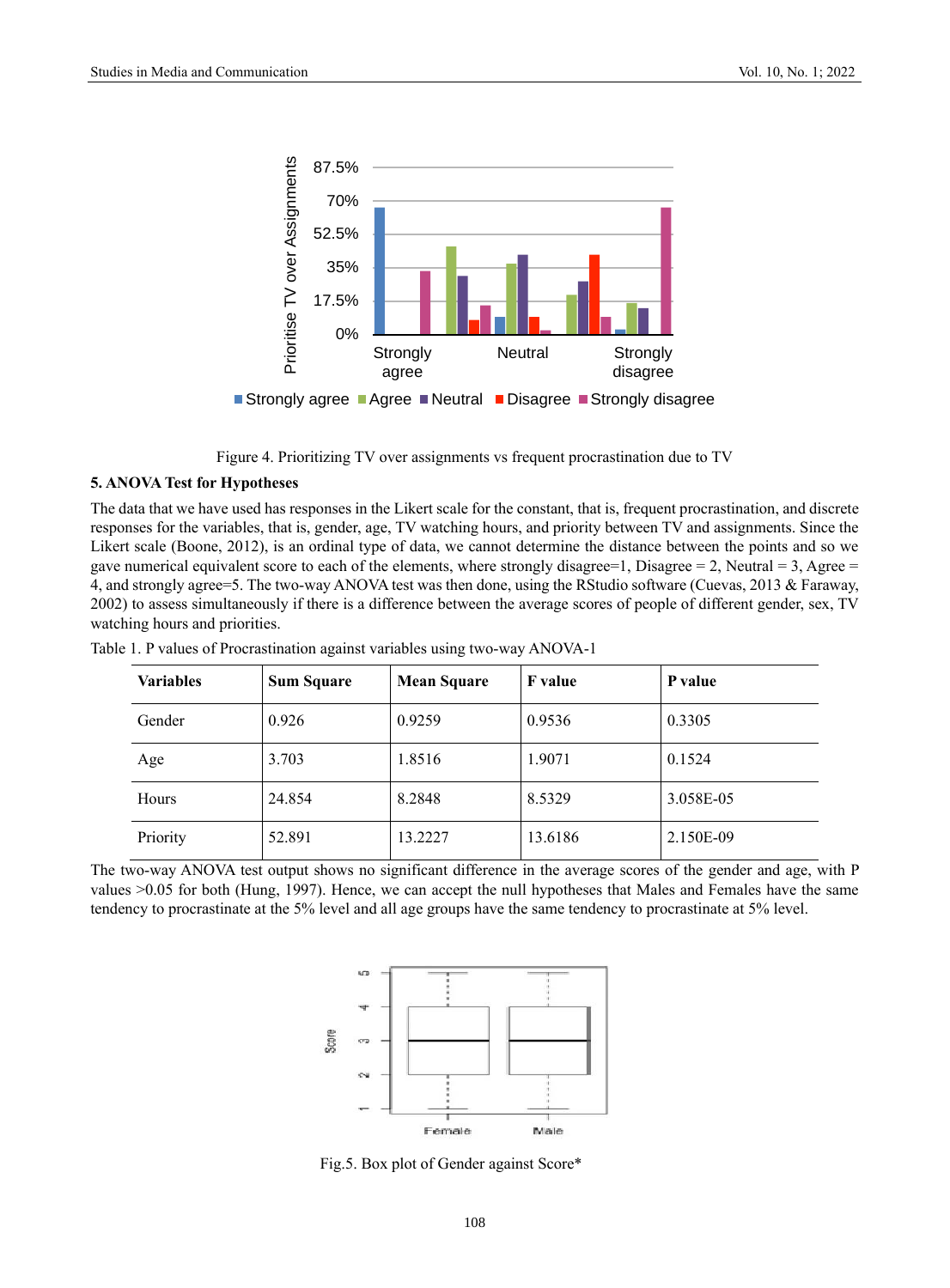On the other hand, taking the TV watching hours and priority of TV over assignments into consideration, the ANOVA test output has P values <0.05 and hence we reject the null hypotheses for the same tendency to procrastinate. This is also evident from their respective box plots.



Figure 6. Box plot of Gender against Score



Figure 7. Box plot of Age against Score



Figure 8. Box plot of TV watching hours against Score

\*Score: where the respondents Strongly disagree=1, Disagree = 2, Neutral = 3, Agree = 4, or strongly agree=5, on frequent procrastination influenced by watching TV

#### **6. Conclusion**

Procrastination has been established as an effect of the technological invention, television. In our paper, we have drawn results which contradict as well as corroborate our hypotheses on how television watching affects frequent procrastination in terms of gender, age, TV watching time, and priorities. We can conclude that gender does not play a role in procrastination, as evidenced by the ANOVA test and the box plots. The age group does not show any specific trends related to procrastination due to watching TV, as all of the majority of the respondents in the different age groups tend to disagree on procrastination due to TV watching. Students who watch TV for 2-6 hours a day tend to procrastinate more frequently than those who watch TV for less than 2 hours or more than 6 hours. Those who procrastinate frequently tend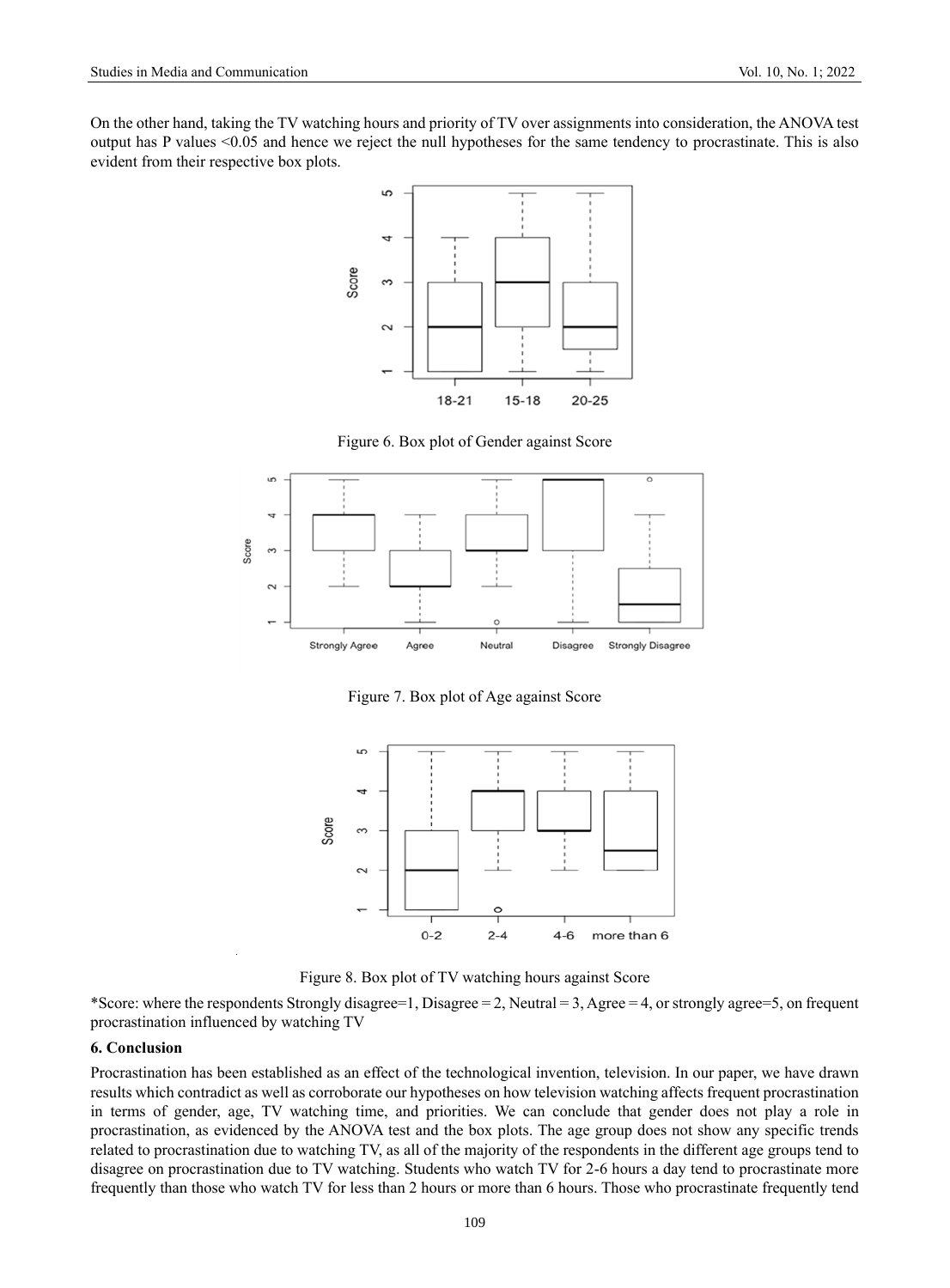to prioritize TV over assignments while those who do not procrastinate frequently, do not prioritize assignments over television. The study concludes that procrastination creates a disturbance in the students' academic concentration, study priorities and academic performance. It affects their overall academic accomplishment by obstructing their assignment works and examination, which will eventually reflect in their examination grades and knowledge acquisition.

#### **References**

- Aalbers, George, et al. (2021). Caught in the moment: Are there person-specific associations between momentary procrastination and passively measured smartphone use?. *Mobile Media & Communication*: 2050157921993896. <https://doi.org/10.31234/osf.io/rw73n>
- Badia, Mar, Teresa Dezcallar, & Ramon Cladellas. (2018). Leisure use of ict, procrastination and gender: A study of primary school students. *Aloma, 36*(2), 33-40. <https://doi.org/10.51698/aloma.2018.36.2.33-40>
- Blunt, A. K., & Pychyl, T. A. (2000). Task aversiveness and procrastination: A multi-dimensional approach to task aversiveness across stages of personal projects. *Personality and Individual Differences, 28*(1), 153-167. [https://doi.org/10.1016/S0191-8869\(99\)00091-4](https://doi.org/10.1016/S0191-8869(99)00091-4)
- Boone, H. N., & Boone, D. A. (2012). Analyzing likert data. Journal of extension, 50(2), pp.1-5.
- Budden, C. B., Anthony, J. F., Budden, M. C., & Jones, M. A. (2007). Managing the evolution of a revolution: Marketing implications of Internet media usage among college students. *College Teaching Methods & Styles Journal*, 3(3), 5-10. <https://doi.org/10.19030/ctms.v3i3.5283>
- Charles, L. A. M. B., Joseph, H., & Carl, M. (2006). *Fundamentos de marketing.* Thomson.
- Cuevas, A., Febrero, M., & Fraiman, R. (2004). An anova test for functional data. *Computational statistics & data analysis, 47*(1), 111-122. <https://doi.org/10.1016/j.csda.2003.10.021>
- Damratoski, K. J., Field, A. R., Mizell, K. N., & Budden, M. C. (2011). An investigation into alternative television viewership habits of college students. *Journal of Applied Business Research, 27*(1), 69. <https://doi.org/10.19030/jabr.v27i1.911>
- Exelmans, L., & Jan Van den, B. (2021). "Glued to the Tube": the interplay between self-control, evening television viewing, and bedtime procrastination. *Communication Research, 48*(4), 594-616. <https://doi.org/10.1177/0093650216686877>
- Exelmans, Liese, & Jan Van den Bulck. (2018). "Self-control depletion and sleep duration: The mediating role of television viewing." *Psychology & Health, 33*(10), 1251-1268. <https://doi.org/10.1080/08870446.2018.1489048>
- Exelmans, Liese, et al. (2019). Just one more episode: Predictors of procrastination with television and implications for sleep quality. *Mass Communication and Society, 22*(5), 654-685. <https://doi.org/10.1080/15205436.2019.1606246>
- Faraway, J. J. (2002). Practical regression and ANOVA using R.
- Green, L. (1982). Minority students' self-control of procrastination. *Journal of Counseling Psychology, 29*(6), 636. <https://doi.org/10.1037/0022-0167.29.6.636>
- Hung, H. J., O'Neill, R. T., Bauer, P., & Kohne, K. (1997). The behavior of the p-value when the alternative hypothesis is true. *Biometrics,* 11-22. <https://doi.org/10.2307/2533093>
- Klassen, R. M., Ang, R. P., Chong, W. H., Krawchuk, L. L., Huan, V. S., Wong, I. Y., & Yeo, L. S. (2010). Academic procrastination in two settings: Motivation correlates, behavioral patterns, and negative impact of procrastination in Canada and Singapore. *Applied Psychology, 59*(3), 361-379. <https://doi.org/10.1111/j.1464-0597.2009.00394.x>
- Magalhães, P., Cruz, V., Teixeira, S., Fuentes, S., & Rosario, P. (2020). An exploratory study on sleep procrastination: bedtime vs. while-in-bed procrastination. *International Journal of Environmental Research and Public Health 17*(16), 5892. <https://doi.org/10.3390/ijerph17165892>
- Mann, L. (2016). Procrastination revisited: a commentary. *Australian Psychologist, 51*(1), 47-51. <https://doi.org/10.1111/ap.12208>
- Noor-Ul-Amin, S., & Mattoo, M. I. (2012). Influence of heavy and low television watching on study habits of secondary school students-a study. *New Media Mass Commun, 4*, 21-9. <https://doi.org/10.2139/ssrn.2889641>
- Puspitasari, R. D., & Suwarjo, S. (2018). The efforts to reduce the academic procrastination of students on grade V elementary school. *Jurnal Prima Edukasia, 6*(2), 189-195. <https://doi.org/10.21831/jpe.v6i2.20293>
- Rabin, L. A., Fogel, J., & Nutter-Upham, K. E. (2011). Academic procrastination in college students: The role of selfreported executive function. *Journal of Clinical and Experimental Neuropsychology, 33*(3), 344-357.